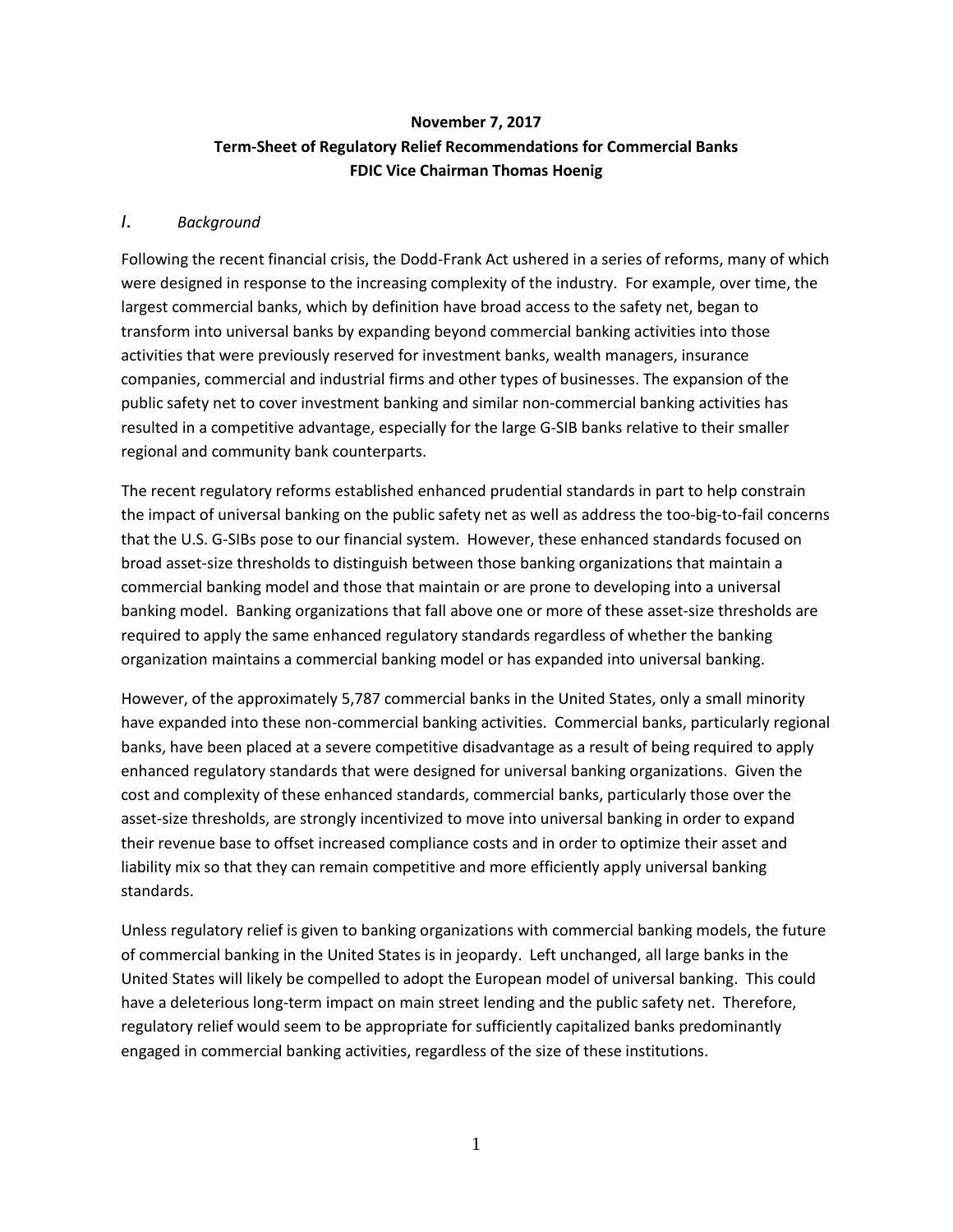### *II. Statement of Purpose*

The purpose of the following proposal is to encourage the long-term viability of the commercial banks in the United States by ensuring that regulatory requirements are appropriately designed for the commercial banking model without impacting regulatory reforms designed for universal banks and G-SIBs. More specifically, the proposal has been designed to reduce the competitive advantage of universal banks and G-SIBs; promote competition and growth within the commercial banking model; ensure a safe and sound banking system; preserve consumer protections, and restore market discipline.

# *III. Applicability and Definition of Commercial Banks*

Commercial Banks that should be eligible for broader regulatory relief could be defined as those with $^1$ :

- 1. Total trading assets and trading liabilities of no greater than 10% of Total Assets; and
- 2. Are not designated as a Global Systemically Important Banking Organization (G-SIB) and are not subsidiaries or affiliates of a G-SIB<sup>2</sup>.

Of the approximately 5,787 banks, 99.3% meet the above definition of a commercial bank. Less than 1%, or only about 38 banks, would not meet the two criteria. All but two of these 38 banks, however, are G-SIBs or subsidiaries of G-SIBs and comprise over half (approximately 51.2%) of the total assets held by depository institutions.

### *IV. Capitalization*

Historically, commercial banks have been better capitalized than banks engaged in non-commercial bank activities, especially G-SIBs. To acknowledge this fact, and to ensure that regulatory relief does not result in a less safe and sound banking system, and to provide the proper incentives, some simple measure of capitalization should be added to the list of eligibility criteria for regulatory relief.

Thus, in addition to the two definitional criteria above, to be eligible for regulatory relief, a commercial bank should have a ratio of tangible equity to assets (Tangible Equity Ratio as defined below) of at least [8]<sup>3</sup> %. As shown in the table below, a significant majority of commercial banks already have a Tangible Equity Ratio of above 8% and many above 10%, a level or a similar threshold that is readily achievable for many more.

 $\overline{a}$ <sup>1</sup> All parent and affiliate banking entities must also meet these requirements; otherwise, the banking organization would not meet the definition of a commercial bank per this proposal and would not be eligible for regulatory relief.

 $^2$  The determination of a "G-SIB" for this purpose should be made consistent with the criteria currently used by the Federal Reserve Board and the Financial Stability Board.

 $^3$  As a general rule, market discipline will require a banking organization to maintain capital in excess of a defined capital requirement in the form of a market-based buffer. If the capital requirement is set at the appropriate level, the market-based buffer should become more robust as the market incorporates the idiosyncratic risk of a particular bank. When establishing a target Tangible Equity Ratio, it is important to incorporate the impact of the market-based buffer and incorporate its impact into the overall capital requirement of an individual bank.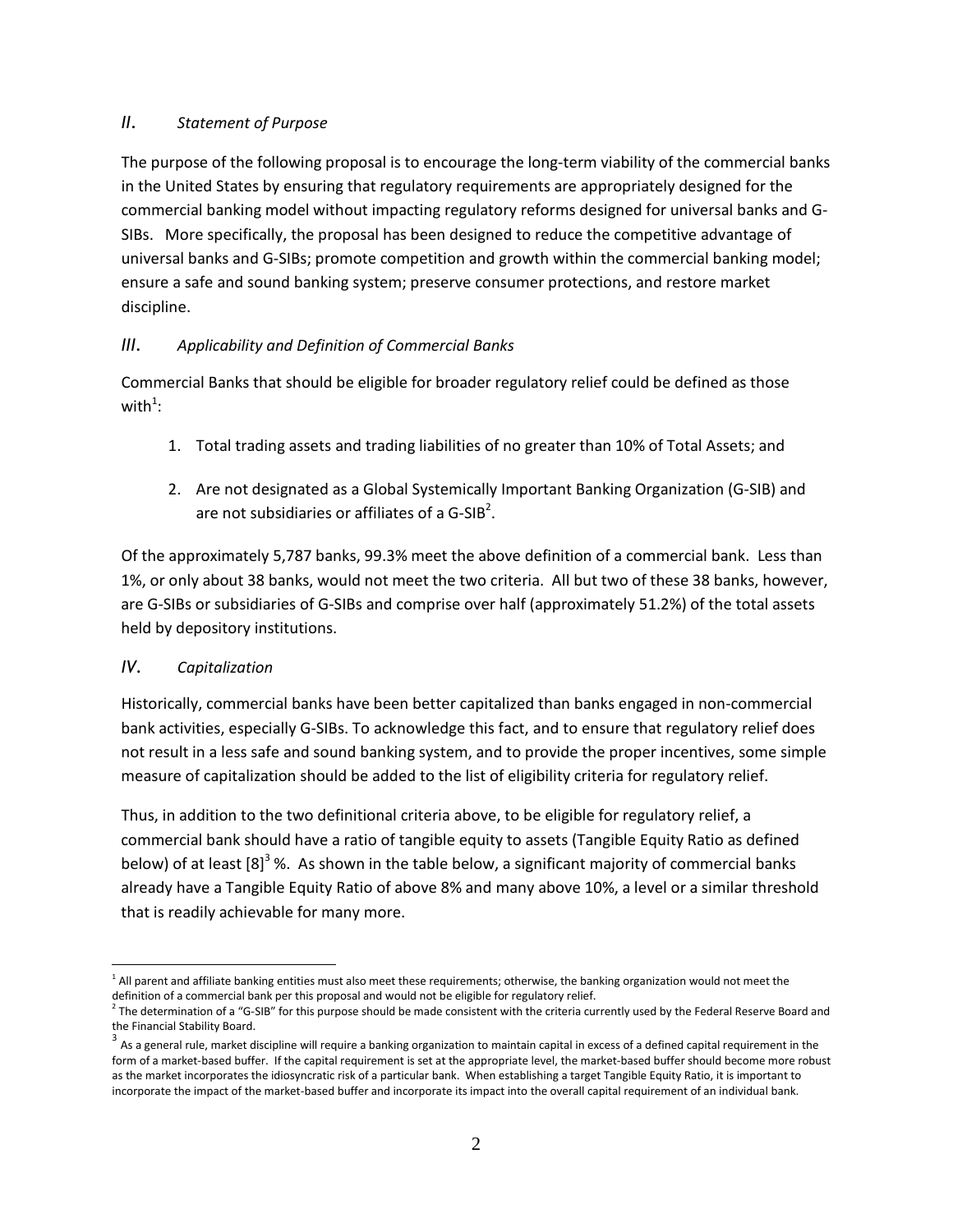|                                                            |       | Percentage of<br><b>Commercial Banks</b> | Percentage of all<br>banks |
|------------------------------------------------------------|-------|------------------------------------------|----------------------------|
| Number of banks meeting commercial<br>bank criteria        | 5,749 | 100%                                     | 99.34%                     |
| Of which their Tangible Equity Ratio<br>equals or exceeds: |       |                                          |                            |
| 8%                                                         | 5,387 | 93.70%                                   | 93.08%                     |
| 9%                                                         | 4,532 | 78.83%                                   | 78.31%                     |
| 10%                                                        | 3,400 | 59.14%                                   | 58.75%                     |
| 11%                                                        | 2,329 | 40.51%                                   | 40.24%                     |
| 12%                                                        | 1,606 | 27.94%                                   | 27.75%                     |

Commercial banks that choose to operate with a Tangible Equity Ratio of [8] % or more would then be eligible for meaningful regulatory relief as described in Section VI. Depending upon the final level of the Tangible Equity Ratio a transition period to achieve it could be made available if necessary.

The Tangible Equity Ratio is calculated as GAAP tangible equity divided by GAAP total assets. In order to derive GAAP tangible equity, goodwill and other intangible assets are excluded from both the numerator and denominator of the ratio. For commercial banks that have derivatives exposure of greater than \$8 billion in notional value<sup>4</sup>, an adjustment would be made for payment netting<sup>5</sup>.

### *V. Backstop Provision*

Any banking organization that is determined to be systemically important to the United States economy (in addition to those that meet the G-SIB criteria) would not be defined as a Commercial Bank. The circumstances around the use of the provision would be expected to be rare and is designed to prevent arbitrage of the purpose and intent of the framework:

• Such a determination shall be made jointly by the Federal banking agencies through a notice and comment rulemaking process. In determining whether a banking organization is systemically important to the United States economy, such determination shall not be primarily based on the size of a banking organization's onbalance sheet assets, insured deposits, retail lending activities, wholesale lending

 $\overline{a}$ <sup>4</sup> Exposure includes both cleared and non-cleared derivatives.

<sup>&</sup>lt;sup>5</sup> The payment netting adjustment is calculated as the difference between gross derivative assets and the amount of derivative assets reported on the balance sheet; both amounts of which are reported in the financial statements and on the current Call Report. This adjustment would result in only allowing the recognition of derivatives netting where the bank and its counterparty actually net the derivatives payments to one another. It would not recognize "close-out netting", where both parties must make a gross (non-netted) payment to each other and can only net the payment when one party defaults. It is necessary to limit derivatives netting to only payment netting to more fully account for the market risk, counterparty credit risk and liquidity risk associated with derivatives transactions. Approximately 27 banks that meet the commercial bank criteria would be required to include a payment netting adjustment in the Tangible Equity Ratio calculation. A Commercial Bank could manage down this adjustment by entering into contracts that require payment netting and which reduces liquidity demands for both the bank and its counterparty and promotes financial resilience.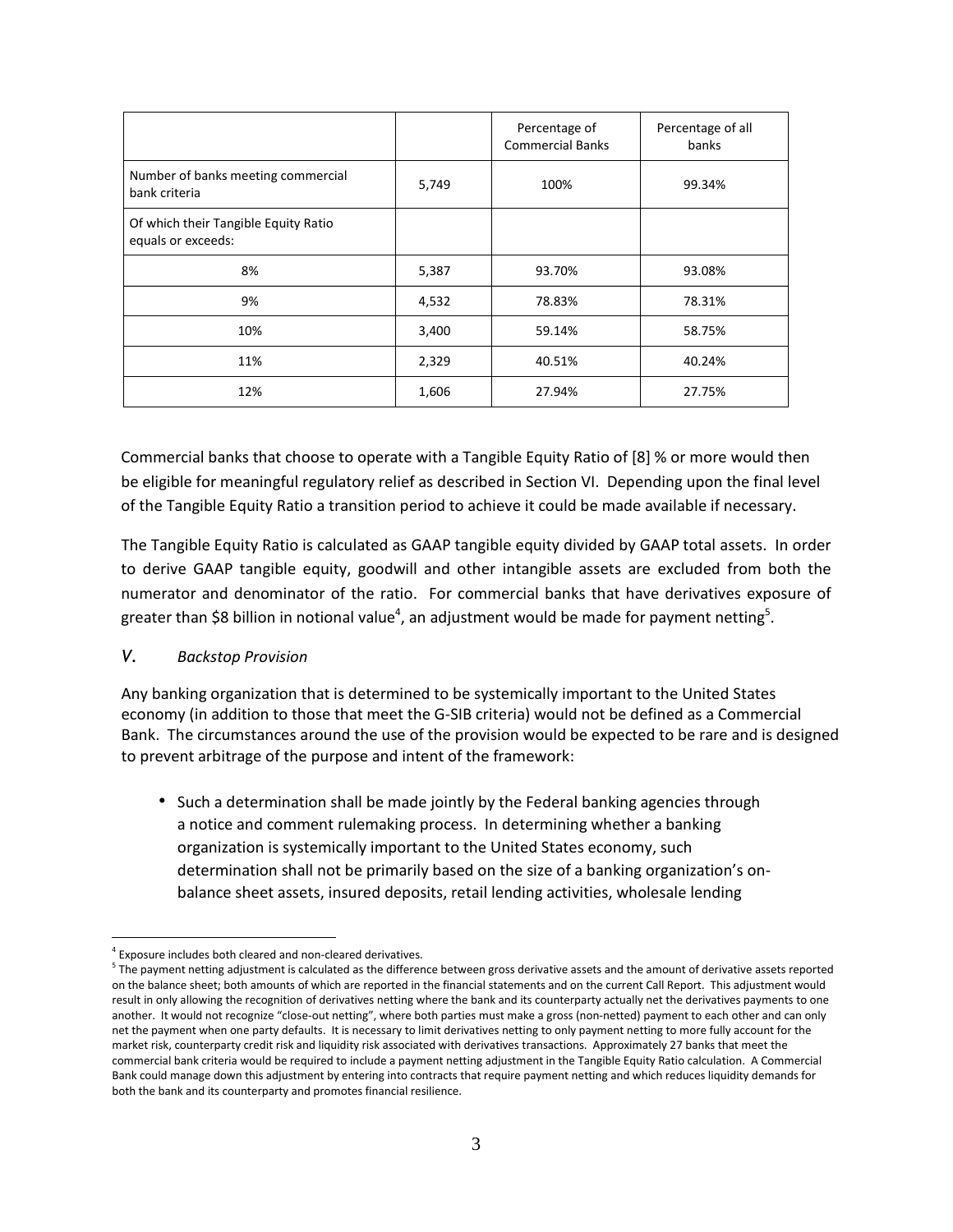activities, or other such activities traditionally considered essential to commercial banking.

# *VI. Regulatory Relief*

Dialogue with commercial banks of all sizes consistently highlights several areas that are the source of concern with respect to regulatory burden. These areas include, but are not necessarily limited to, the new risk-based capital and liquidity rules, an ever-expanding Call Report, the costs of mandated stress testing and living wills, appraisal requirements, and the frequency of the examination cycle.

Community banks on their own are not expressing major complaints involving other areas of regulation, including the supplementary leverage ratio, derivatives clearing requirements, increased margin requirements, which all predominantly impact the largest banks and the GSIBs. However, in general the regulatory burden for commercial banks from these rules is modest.

As such, meaningful regulatory relief for commercial banks (i.e. those that meet the two definitional criteria and choose to have an equity to assets ratio of [8] % or higher) can be provided in a manner that is entirely consistent with safety and soundness and preserves important consumer protections. Such relief could include, but not necessarily be limited to, the following:

- Exempt commercial banks from all Basel capital standards and associated capital amount calculations and risk-weighted asset calculations.
- Exempt commercial banks from the quantitative liquidity standards such as the LCR and the modified LCR.
- Exempt commercial banks from several entire schedules on the Call Report, including schedules related to trading assets and liabilities, regulatory capital requirement calculations, and derivatives.
- Exempt commercial banks, if applicable, from CCAR and stress testing requirements under section 165(i)(2) of the Dodd-Frank Act.
- Exempt commercial banks from submitting living wills (or expand the frequency of the exercise to every 3 or 5 years).
- Eliminate requirements to refer "possible fair lending violations to Justice" if judged to be de minimis or inadvertent.
- Establish criteria that would exempt commercial banks from appraisal requirements.
- Require only an 18 month examination cycle as opposed to a 12 month cycle for commercial banks.

While commercial banks would remain subject to the Volcker Rule the following modifications should be considered: